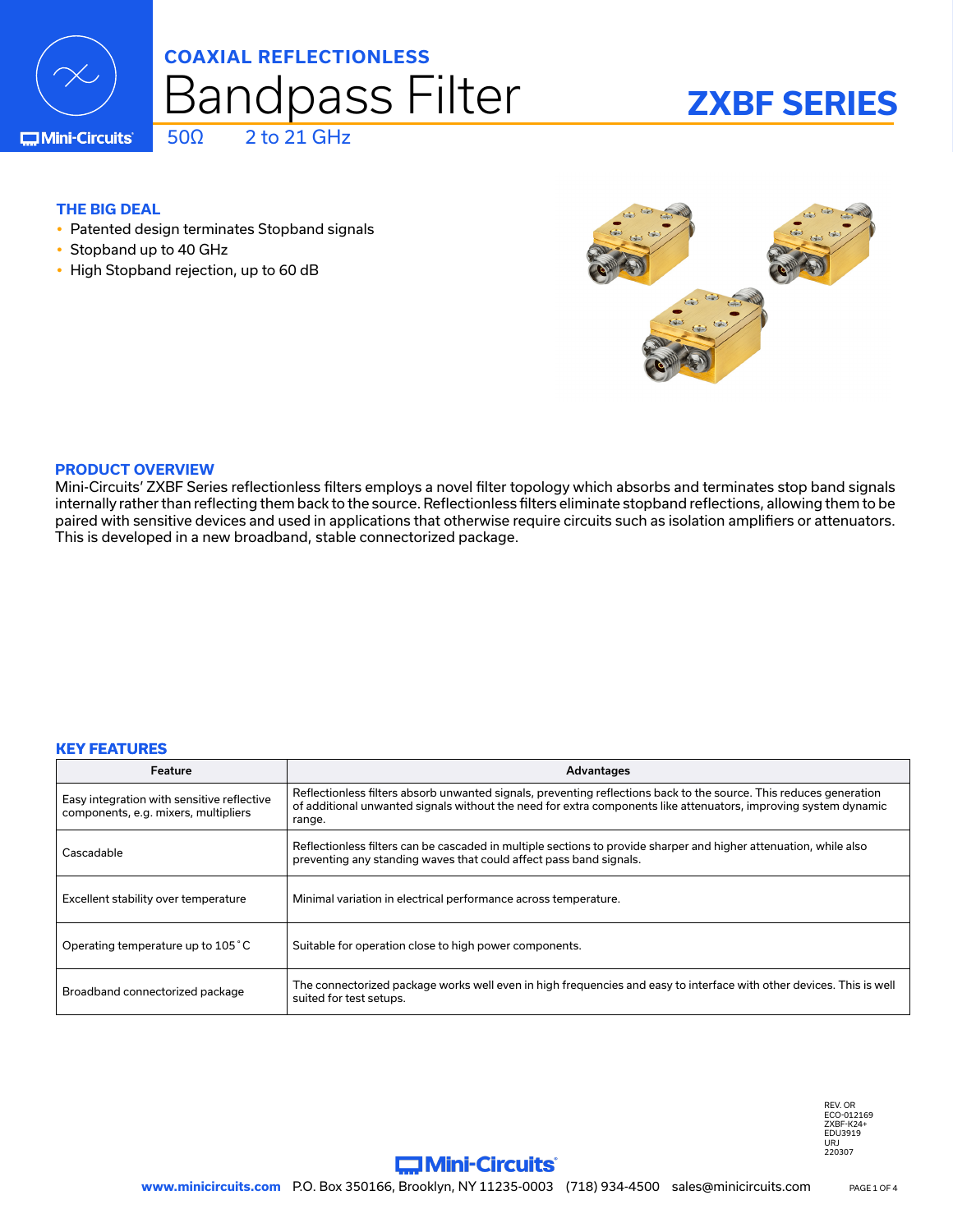# Bandpass Filter **COAXIAL REFLECTIONLESS** 50Ω 19.5 to 20.5 GHz

**C**Mini-Circuits

### **FEATURES**

- Match to 50Ω in the stop band, eliminates undesired reflections
- Cascadable
- Good stopband rejection, 51dB typ.
- Temperature stable, up to 105°C
- Protected by US Patents 8,392,495; 9,705,467, additional patent pending
- Protected by China patent 201080014266.1
- Protected by Taiwan patent I581494

#### **APPLICATIONS**

- Aerospace & Defense
- Satellite
- KA band block down converters



#### *Generic photo used for illustration purposes only*

| Model No.         | $ZXBF-K24+$ |  |
|-------------------|-------------|--|
| <b>Case Style</b> | UK3042      |  |
| Connectors        | 2.92mm-F    |  |

*+RoHS Compliant The +Suffix identifies RoHS Compliance. See our web site for RoHS Compliance methodologies and qualifications*

### **ELECTRICAL SPECIFICATIONS AT 25°C**

| Parameter        |                       | F#      | Frequency<br>(MHz) | Min. | Typ. | Max. | <b>Units</b> |
|------------------|-----------------------|---------|--------------------|------|------|------|--------------|
| Passband         | Insertion Loss        | $F1-F2$ | 19500 - 20500      |      | 5.8  | 6.8  | dB           |
|                  | <b>Return Loss</b>    | $F1-F2$ | 19500 - 20500      |      | 8.9  |      | dB           |
| Stop Band, Lower | <b>Insertion Loss</b> | DC-F3   | DC - 10000         | 45   | 51   |      | dB           |
|                  | <b>Return Loss</b>    | DC-F3   | $DC - 10000$       |      | 20.8 |      | dB           |
| Stop Band, Upper | <b>Insertion Loss</b> | F4-F5   | 30000 - 32000      | 30   | 42   |      | dB           |
|                  | Return Loss           | F4-F5   | 30000 - 32000      |      | 8.5  |      | dB           |

#### **ABSOLUTE MAXIMUM RATINGS3**

| <b>Parameter</b>                                     | <b>Ratings</b>                      |  |  |
|------------------------------------------------------|-------------------------------------|--|--|
| Operating temperature                                | $-55^{\circ}$ C to $+105^{\circ}$ C |  |  |
| Storage temperature                                  | $-55^{\circ}$ C to $+105^{\circ}$ C |  |  |
| RF Power Input, Passband (F1-F2) <sup>1</sup>        | $0.5W$ at 25 $°C$                   |  |  |
| RF Power Input, Stopband (DC-F1, F2-F5) <sup>2</sup> | $0.16W$ at 25 $°C$                  |  |  |

1 Passband rating derates linearly to 0.25W at 105°C ambient 2 Stopband rating derates linearly to 0.08W at 105°C ambient

3 Permanent damage may occur if any of these limits are exceeded

### **TYPICAL FREQUENCY RESPONSE**



#### **FUNCTIONAL SCHEMATIC**



# **ZXBF-K24+**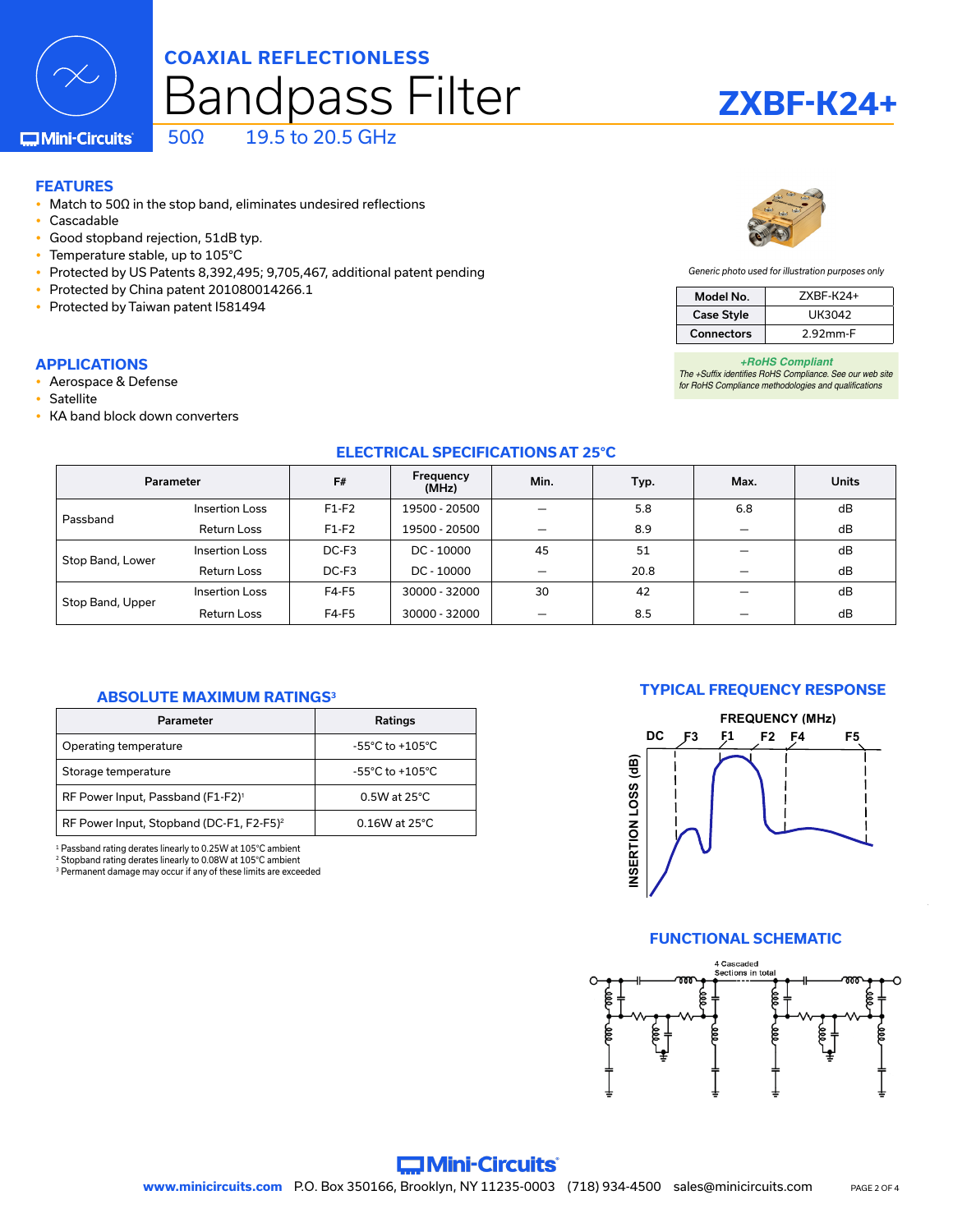

# Bandpass Filter **COAXIAL REFLECTIONLESS**



# **COMini-Circuits**

## **COAXIAL CONNECTIONS**

| PORT 1 | 2.92mm-Female |
|--------|---------------|
| PORT 2 | 2.92mm-Female |

# **OUTLINE DRAWING**



# **OUTLINE DIMENSIONS** (**Inches mm** )

 $\Delta$ 

| A    | в    | С    | D    | Е   | F     |
|------|------|------|------|-----|-------|
| .68  | .60  | .39  | .200 | .10 | .400  |
| 17.1 | 15.2 | 10.0 | 5.08 | 2.5 | 10.16 |
| G    | н    | J    | κ    |     | Wt.   |
| .24  | .070 | .22  | .30  |     | grams |
| 6.0  | 1.78 | 5.5  | 7.6  |     | 24    |

Note. Please refer to case style drawing for details

### **ESD rating** Human Body Model (HBM): Class 1C (Pass 1000V) in accordance with ANSI/ESD STM 5.1 - 2001